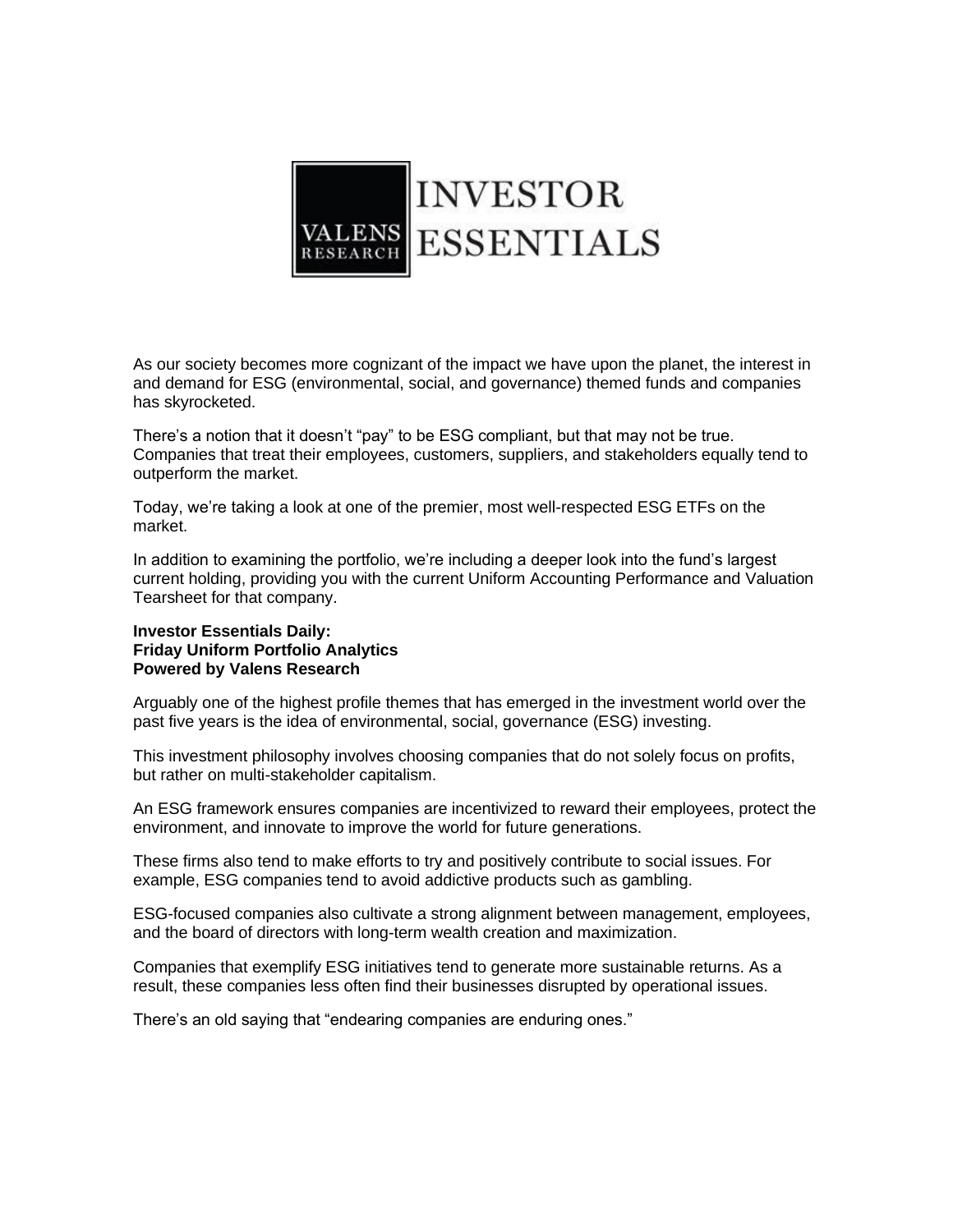This is especially true now that investors, particularly the younger generations of investors, are being more mindful of the types of investments they are willing to make. Thus, demand for and attention towards ESG investing has recently skyrocketed.

People are beginning to see the power of companies that are thoughtful to its employees, customers, suppliers, and every other member of its stakeholder group.

Even major equity investors like Norway's sovereign wealth fund are starting to focus their investment strategies on ESG themes.

Some investors assume ESG companies and themes create no alpha over the market, since the market tends to reward bottom line earnings growth.

However, that's been proven time and time again to be false. ESG activities may start as nonfinancial positive externalities, but they often translate to more sustainable corporate returns too.

A few weeks ago, we highlighted Blackrock's iShares MSCI USA ESG Select ETF (SUSA), which can be found [here.](https://valens-research.us10.list-manage.com/track/click?u=657a38fea77d07feeaca80566&id=cd3b8f2310&e=aa755c1ea4)

One of the challenges with ESG investing, like many other areas of research in investing and elsewhere, is that there are no agreed upon approaches for determining which companies are really fostering ESG initiatives.

In fact, there was a recent Bloomberg article highlighting how there is almost no overlap across the three main players in the ESG grading space. They are Sustainalytics, MSCI, and FTSE.

So what is an investor to rely on in terms of where they get their data on companies' governance and other metrics used?

Smart investors take a step back and view each rating within context, understanding that one reason for the confusion is each of these players in the rating space is capturing something slightly different.

It is crucial to be able to take that step back and understand that any ESG framework is just part of ensuring a company is run to maximize the value for all stakeholders. The goal is how companies can create long-term, sustainably high returns.

Investors must analyze everything from a company's management team, employee engagement, and innovation, to its shareholder engagement.

Understanding how all these aspects of a company intertwine with a given business strategy can create longer-lasting profitability.

This is the goal of ESG investing, and it is not being discussed nearly enough.

One group that is doing this broader work is Concinnity Advisors, with its Global X Conscious Capital Companies ETF (KRMA).

The fund aggregates the data from each source on ESG and smart capital allocation to what they call multi-stakeholder operating system analytics.

Investors can essentially think of the Fund as an "ESG+" product offering.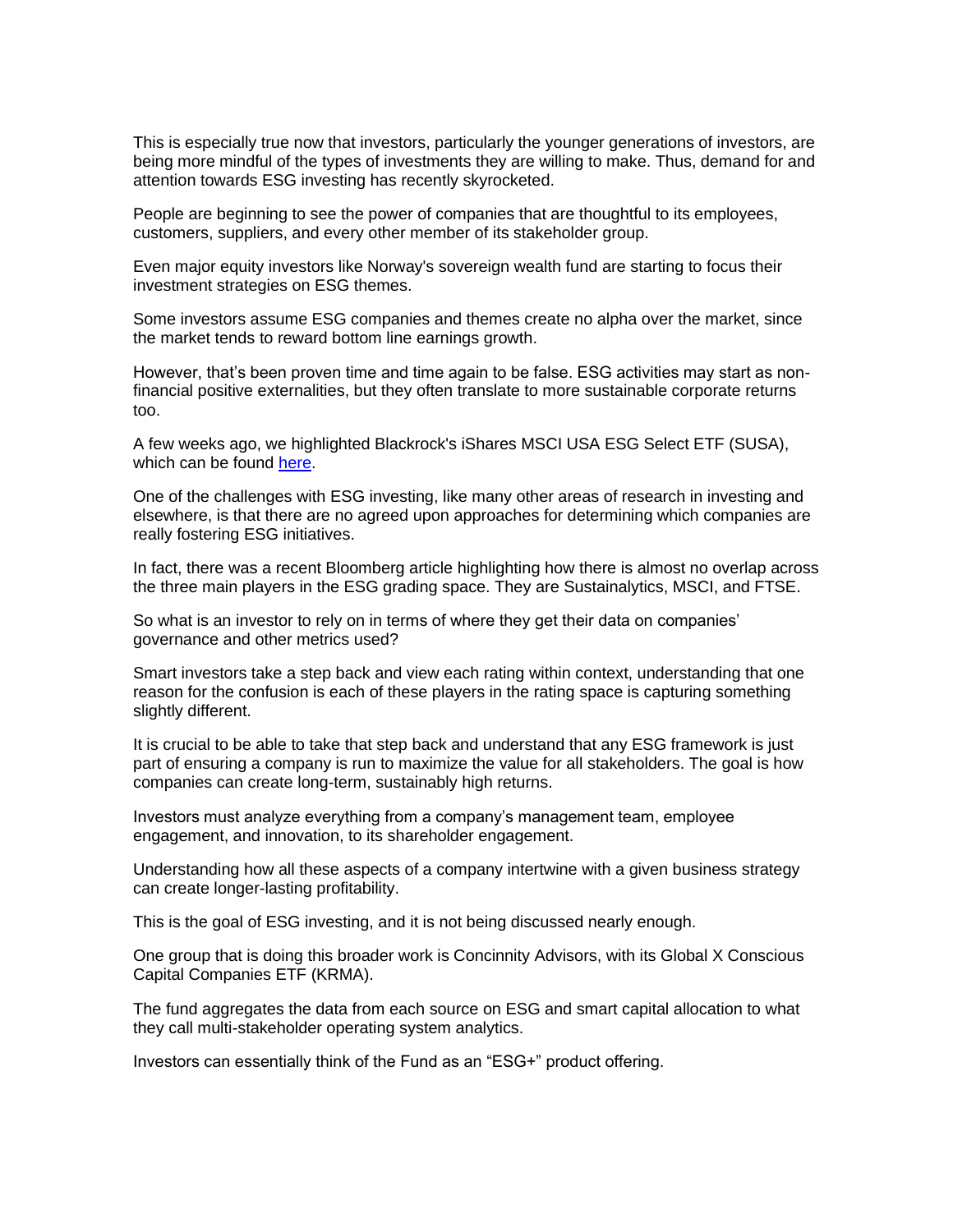And what we can see is that Uniform Accounting lines up with Concinnity's investment philosophy.

Identifying companies that operate holistically in a multi-stakeholder operating system generate higher returns too.

We've conducted a portfolio audit of KRMA's top equity holdings, based on its most recent 13- F, focusing on their non-financial company holdings.

We're showing a summarized and abbreviated analysis of how we work with institutional investors to analyze their portfolios.

Unsurprisingly, KRMA's research appears to line up with Uniform Accounting.

Uniform Accounting metrics highlight the company's equity investments are much higher quality, and have higher potential, than the market and as-reported metrics imply.

See for yourself below.

|               |                                   | <b>Global X</b>        |                                |            |                   |
|---------------|-----------------------------------|------------------------|--------------------------------|------------|-------------------|
|               |                                   | <b>Conscious</b>       |                                |            | <b>As-Repor</b>   |
|               |                                   | <b>Companies ETF</b>   |                                |            |                   |
|               |                                   | <b>Ownership Level</b> | <b>Uniform ROA As-Reported</b> |            | <b>ROA</b>        |
| <b>Ticker</b> | <b>Company Name</b>               | (Sm)                   | <b>FYO</b>                     | <b>ROA</b> | <b>Distortion</b> |
| <b>AAPL</b>   | Apple Inc.                        | 22                     | 41%                            | 13%        | 2                 |
| <b>MSFT</b>   | Microsoft Corporation             | 20                     | 35%                            | 11%        | 2                 |
| <b>AMZN</b>   | Amazon.com, Inc.                  | 14                     | 11%                            | 5%         | 1                 |
| <b>GOOGL</b>  | Alphabet Inc.                     | 13                     | 22%                            | 9%         |                   |
| FB            | Facebook, Inc.                    | 5                      | 34%                            | 14%        | 1                 |
| <b>STLD</b>   | Steel Dynamics, Inc.              | 4                      | 7%                             | 6%         |                   |
| <b>UPS</b>    | United Parcel Service, Inc.       | з                      | 10%                            | 2%         | 5                 |
| OMC           | Omnicom Group Inc.                | з                      | 1,416%                         | 4%         | 35,3              |
| <b>COP</b>    | <b>ConocoPhillips</b>             | з                      | $-2%$                          | $-296$     |                   |
| ORCL          | Oracle Corporation                | з                      | 31%                            | 8%         | 2                 |
| LUV           | Southwest Airlines Co.            | з                      | -9%                            | $-10%$     |                   |
| DE            | Deere & Company                   | з                      | 11%                            | 4%         | 1                 |
| <b>RTX</b>    | Raytheon Technologies Corporation | з                      | 10%                            | 1%         | 9                 |
| <b>BWA</b>    | BorgWamerInc.                     | з                      | 7%                             | 5%         |                   |
| <b>WHR</b>    | <b>Whirlpool Corporation</b>      | з                      | 12%                            | 6%         | 1                 |
|               | Average                           |                        | 109%                           | 5%         | 2,5               |

On an as-reported basis, many of these companies are below average performers with returns around 5%, less than half the current corporate average ROA of around 12%.

However, once we make Uniform Accounting (UAFRS) adjustments to accurately calculate earning power, we can see that the returns of the companies in KRMA's portfolio are much more robust.

The average company in the portfolio displays an impressive average Uniform return on assets (ROA) at 109%. This is about 9x higher than corporate average returns.

Once the distortions from as-reported accounting are removed, we can realize Omnicom Group (OMC) doesn't have an ROA of 4%, but returns of 1,416%. Omnicom isn't a low-return business, it's a company with robust cash flows.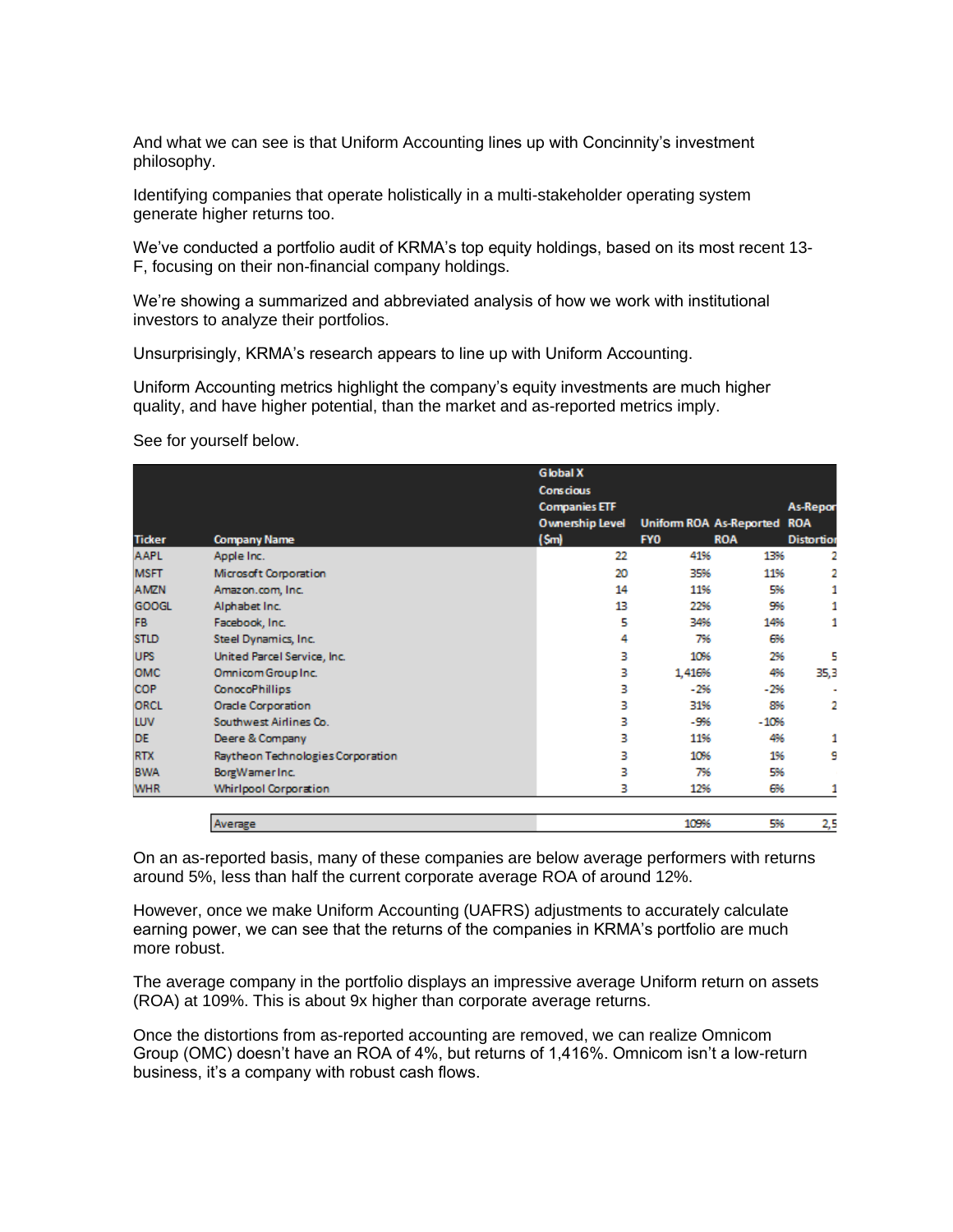Similarly, Microsoft's (MSFT) ROA is really 35%, not 11%. KRMA's focus on ESG companies seems to generate robust returns.

Apple (AAPL) is another great example of as-reported metrics mis-representing the company's profitability.

Apple's ROA isn't 13%, it's actually 41%.

The list goes on from there, for names ranging from Facebook (FB) and Alphabet Inc. (GOOGL), to Oracle (ORCL) and Raytheon Technologies (RTX).

If investors analyzed KRMA's portfolio using as-reported metrics, it would look significantly weaker.

To find companies that can deliver alpha beyond the market, just finding companies where asreported metrics mis-represent a company's real profitability is insufficient.

To generate real alpha, any investor also needs to identify where the market is significantly undervaluing the company's potential.

KRMA's ESG+ portfolio contains a number of companies that the market has low expectations for - low expectations the companies can exceed.

|               |                                   |  | <b>Global X</b>                          |                              |                    | <b>UniformE</b> |
|---------------|-----------------------------------|--|------------------------------------------|------------------------------|--------------------|-----------------|
|               |                                   |  | <b>Conscious</b><br><b>Companies ETF</b> | 2 Year<br><b>Uniform EPS</b> | <b>Market</b>      |                 |
|               |                                   |  |                                          |                              | <b>Expected</b>    |                 |
|               |                                   |  | <b>Ownership Level</b>                   | Growth                       | <b>Uniform EPS</b> | Growth          |
| <b>Ticker</b> | <b>Company Name</b>               |  | (Sm)                                     | (FY2/FY0)                    | Growth             | Spread          |
| <b>AAPL</b>   | Apple Inc.                        |  | 22                                       | 24%                          | 10%                |                 |
| <b>MSFT</b>   | Microsoft Corporation             |  | 20                                       | 17%                          | 13%                |                 |
| <b>AMZN</b>   | Amazon.com, Inc.                  |  | 14                                       | 27%                          | 29%                |                 |
| <b>GOOGL</b>  | Alphabet Inc.                     |  | 13                                       | 24%                          | 10%                |                 |
| FB            | Facebook, Inc.                    |  | 5                                        | 16%                          | 7%                 |                 |
| <b>STLD</b>   | Steel Dynamics, Inc.              |  | 4                                        | 40%                          | 3%                 |                 |
| <b>UPS</b>    | United Parcel Service, Inc.       |  | з                                        | 24%                          | 11%                |                 |
| OMC           | Omnicom Group Inc.                |  | 3                                        | 9%                           | 14%                |                 |
| COP           | <b>ConocoPhillips</b>             |  | 3                                        | $-139%$                      | $-217%$            |                 |
| <b>ORCL</b>   | Oracle Corporation                |  | 3                                        | 13%                          | 2%                 |                 |
| LUV           | Southwest Airlines Co.            |  | з                                        | $-227%$                      | $-196%$            |                 |
| DE            | Deere & Company                   |  | 3                                        | 68%                          | 21%                |                 |
| <b>RTX</b>    | Raytheon Technologies Corporation |  | 3                                        | 43%                          | ⊕6                 |                 |
| <b>BWA</b>    | BorgWamerInc.                     |  | 3                                        | 52%                          | 7%                 |                 |
| <b>WHR</b>    | <b>Whirlpool Corporation</b>      |  | 3                                        | 3%                           | $-4%$              |                 |
|               | Average                           |  |                                          | $-1%$                        | $-19%$             |                 |

This chart shows three interesting data points:

- – The first datapoint is what Uniform earnings growth is forecast to be over the next two years, when we take consensus Wall Street estimates and we convert them to the Uniform Accounting framework. This represents the Uniform earnings growth the company is likely to have, the next two years.
- – The second datapoint is what the market thinks Uniform earnings growth is going to be for the next two years. Here, we are showing how much the company needs to grow Uniform earnings in the next 2 years to justify the current stock price of the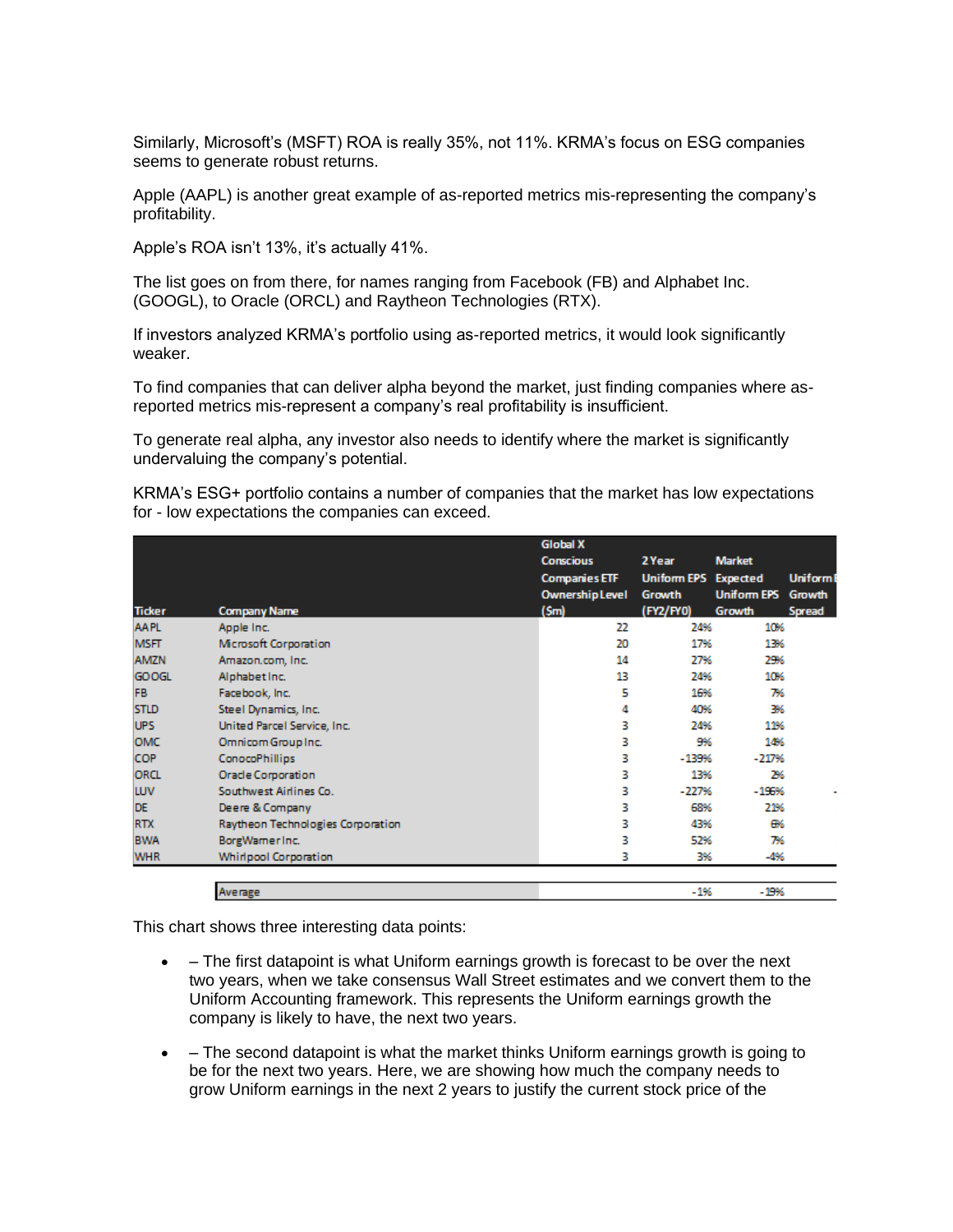company. If you've been reading our daily and our reports for a while, you'll be familiar with the term embedded expectations. This is the market's embedded expectations for Uniform earnings growth.

• – The final datapoint is the spread between how much the company's Uniform earnings could grow if the Uniform Accounting adjusted earnings estimates are right, and what the market expects Uniform earnings growth to be.

The average company in the U.S. is forecast to have 5% annual Uniform Accounting earnings growth over the next 2 years. KRMA's holdings are forecast by analysts to shrink by 1%.

Despite this, the market is pricing these companies to shrink earnings by 19% a year on average. While these companies are growing faster than the market, they are intrinsically undervalued, as the market is mispricing their growth by a staggering 18% on average.

These are the kinds of companies that are likely to see their stocks rally when the market realizes growth potential. This may be the market pricing some of these companies for massive declines in profitability in distressed credit situations. Without Uniform numbers, investors cannot see the strength of these names.

One example of a company in the portfolio that has growth potential the market is mispricing is Deere & Company (DE). Deere's analyst forecasts have 68% Uniform earnings growth built in, but the market is only pricing the company to have earnings growth by 21% earnings each year for the next two years.

Another company with dislocations is Raytheon Technologies (RTX). While it may not look like its ESG initiatives are helping the firm, Uniform Accounting helps show that sustainable investments help with long-term profitability.

Market expectations call for a 6% growth in earnings. However, the company is actually forecast for Uniform EPS to grow by 43% a year. RTX only has to overcome these sluggish expectations to see upside.

For the most part, KRMA's holdings are high quality, undervalued names with businesses displaying strong earning power, in many cases thanks to their ESG commitments. This wouldn't be clear under GAAP, but unsurprisingly Uniform Accounting and a system built to deliver alpha see the same signals.

## **SUMMARY and Apple Inc. Tearsheet**

As our [Uniform Accounting tearsheet](https://valens-research.us10.list-manage.com/track/click?u=657a38fea77d07feeaca80566&id=ca4604826e&e=aa755c1ea4) for Apple Inc. (AAPL:USA) highlights, Apple's Uniform P/E trades at 22.1x, which is below the corporate average valuation of 23.7x, but above its own historical valuation of 18.4x.

Moderate P/Es require moderate EPS growth to sustain them. In the case of Apple, the company has recently shown a 10% Uniform EPS growth.

Wall Street analysts provide stock and valuation recommendations that in general provide very poor guidance or insight. However, Wall Street analysts' near-term earnings forecasts tend to have relevant information.